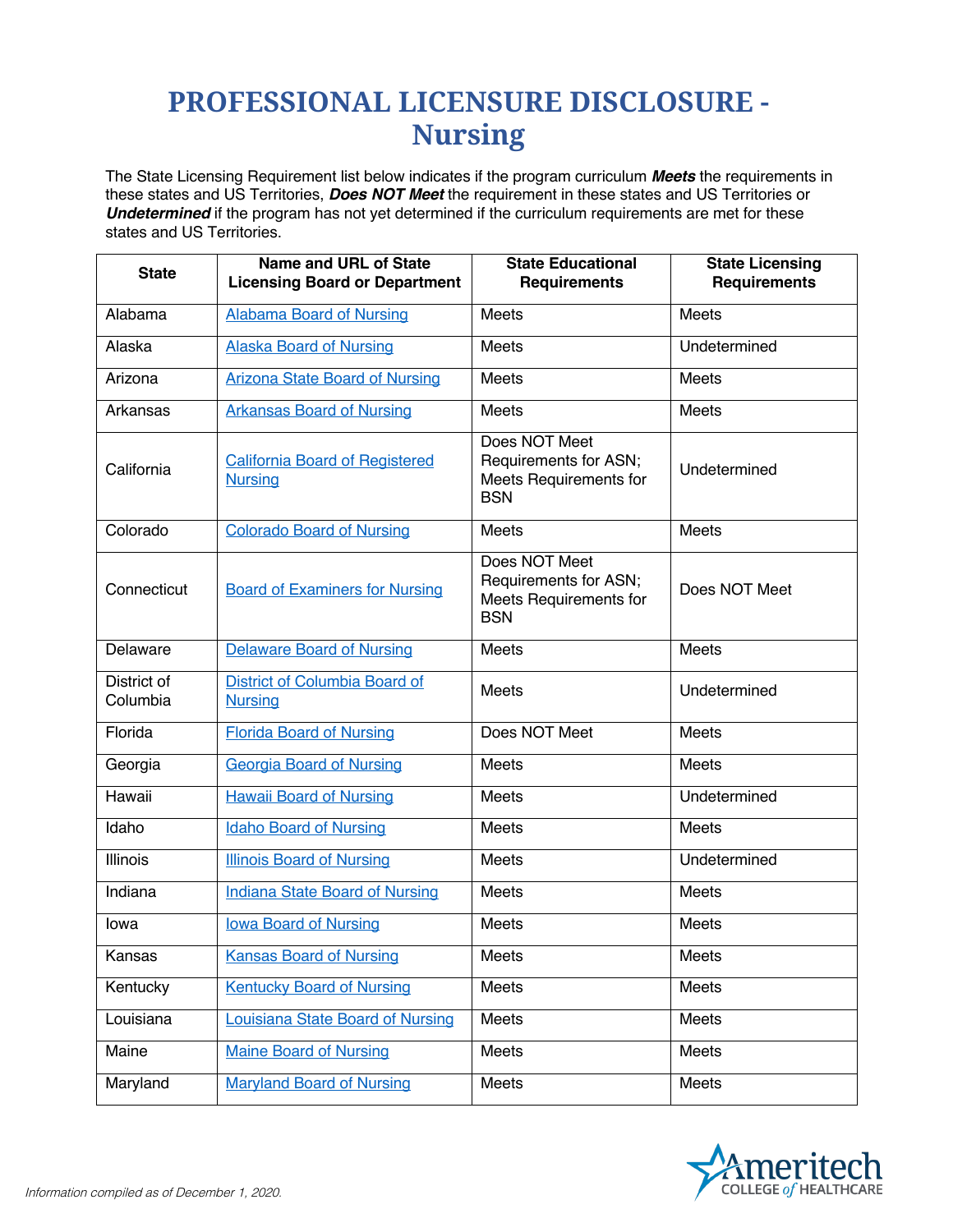| Massachusetts           | <b>Massachusetts Board of</b><br><b>Registration in Nursing</b>           | <b>Meets</b>                                                                   | Undetermined |
|-------------------------|---------------------------------------------------------------------------|--------------------------------------------------------------------------------|--------------|
| Michigan                | <b>Michigan Board of Nursing</b>                                          | Meets                                                                          | Undetermined |
| Minnesota               | <b>Minnesota Board of Nursing</b>                                         | Meets                                                                          | Undetermined |
| Mississippi             | <b>Mississippi Board of Nursing</b>                                       | Meets                                                                          | Meets        |
| Missouri                | <b>Missouri Board of Nursing</b>                                          | <b>Meets</b>                                                                   | <b>Meets</b> |
| Montana                 | <b>Montana Board of Nursing</b>                                           | Meets                                                                          | Meets        |
| Nebraska                | <b>Nebraska Nurse Licensing</b>                                           | Does NOT Meet                                                                  | Meets        |
| Nevada                  | <b>Nevada State Board of Nursing</b>                                      | Meets                                                                          | Meets        |
| <b>New</b><br>Hampshire | <b>New Hampshire Board of Nursing</b>                                     | Meets                                                                          | Meets        |
| New Jersey              | <b>New Jersey Board of Nursing</b>                                        | Meets                                                                          | Meets        |
| New Mexico              | <b>New Mexico Board of Nursing</b>                                        | Undetermined                                                                   | Meets        |
| <b>New York</b>         | New York Office of the<br><b>Professions</b>                              | Meets                                                                          | Meets        |
| North Carolina          | <b>North Carolina Board of Nursing</b>                                    | Does NOT Meet                                                                  | Meets        |
| North Dakota            | <b>North Dakota Board of Nursing</b>                                      | Does NOT Meet                                                                  | Meets        |
| Ohio                    | <b>Ohio Board of Nursing</b>                                              | Does NOT Meet                                                                  | Undetermined |
| Oklahoma                | Oklahoma Board of Nursing                                                 | Does NOT Meet                                                                  | Meets        |
| Oregon                  | <b>Oregon State Board of Nursing</b>                                      | Does NOT Meet                                                                  | Undetermined |
| Pennsylvania            | Pennsylvania State Board of<br><b>Nursing</b>                             | Does NOT Meet<br>Requirements for ASN;<br>Meets Requirements for<br><b>BSN</b> | Undetermined |
| Puerto Rico             | <b>Puerto Rico Board of Nursing</b>                                       | Meets                                                                          | Undetermined |
| Rhode Island            | <b>State of Rhode Island Department</b><br>of Health                      | Meets                                                                          | Undetermined |
| South Carolina          | <b>South Carolina Board of Nursing</b>                                    | Does NOT Meet                                                                  | Meets        |
| South Dakota            | <b>South Dakota Board of Nursing</b>                                      | Meets                                                                          | Meets        |
| Tennessee               | <b>Tennessee Board of Nursing</b>                                         | <b>Meets</b>                                                                   | <b>Meets</b> |
| Texas                   | <b>Texas Board of Nursing</b>                                             | Meets                                                                          | Meets        |
| Utah                    | <b>Utah Division of Occupational and</b><br><b>Professional Licensing</b> | Meets                                                                          | Meets        |
| Vermont                 | <b>Vermont Office of Professional</b><br>Regulation                       | Meets                                                                          | Undetermined |